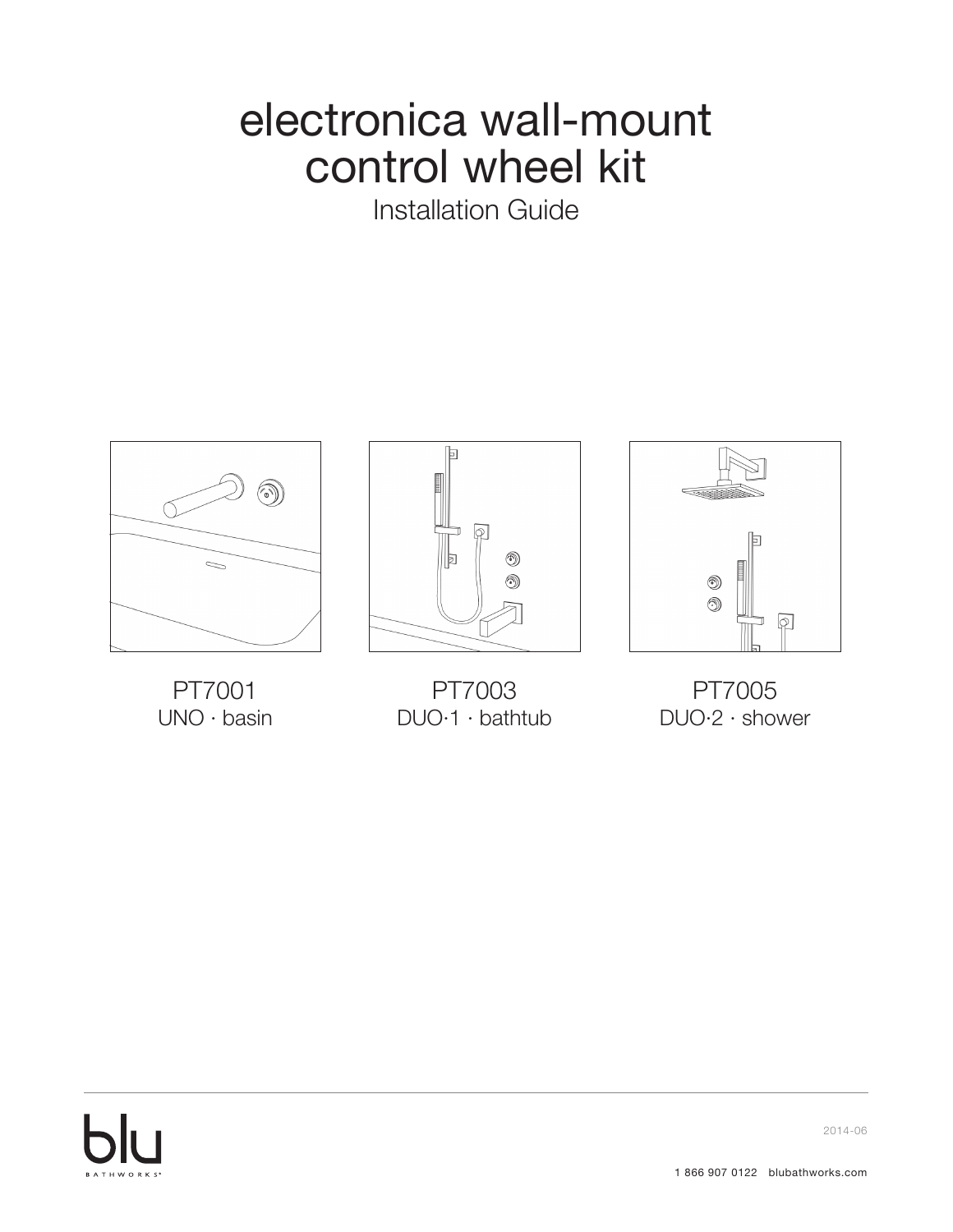## Attention – Before Installation

- 1. Inspect this product to ensure you have all parts as shown that are required for proper installation.
- 2. This product must be installed by a professional contractor.
- 3. Refer to the specification and assembly drawings attached for installation directions.

### Installation Requirements

Please read the instructions carefully so as to avoid any damage to the fixture.

- 1. To ensure this product is installed properly, you must read and follow these guidelines.
- 2. Be sure your installation conforms to local codes.
- 3. Refer to the specification and assembly drawings attached.
- 4. Use only a strap wrench or protected/smooth-jaw wrench on any finished surface.
- 5. Do NOT use putty during this installation.

### Cleaners For Fittings And Accessories

To avoid damaging the surface and working components of the fittings, certain precautions must be taken in terms of usage and subsequent cleaning as many cleaning agents contain acids for general cleaning and removing calcium deposits. When caring for your fittings and accessories, please note the following:

- Only apply cleaners which are expressly intended for the use
- Never use any cleaner containing hydrochloric acid, formic acid or acetic acid on or near the fitting, as they can cause considerable damage
- Do not use cleaners containing phosphoric acid
- Do not use cleaners containing chlorine bleach solutions
- Never mix or combine cleaning agents
- Abrasive cleaners and unsuitable scouring agents such as scouring pads

### Technical Support Assistance

If further assistance is required, please contact: Product support at 1.866.907.0122 (09:00 - 17:00hrs PST) or email technical@blubathworks.com

North America Blu Bathworks Inc. 188 Smithe Street, Vancouver BC, Canada, V6B 6A9 T+1.604.299.0122 F+1.604.299.0125

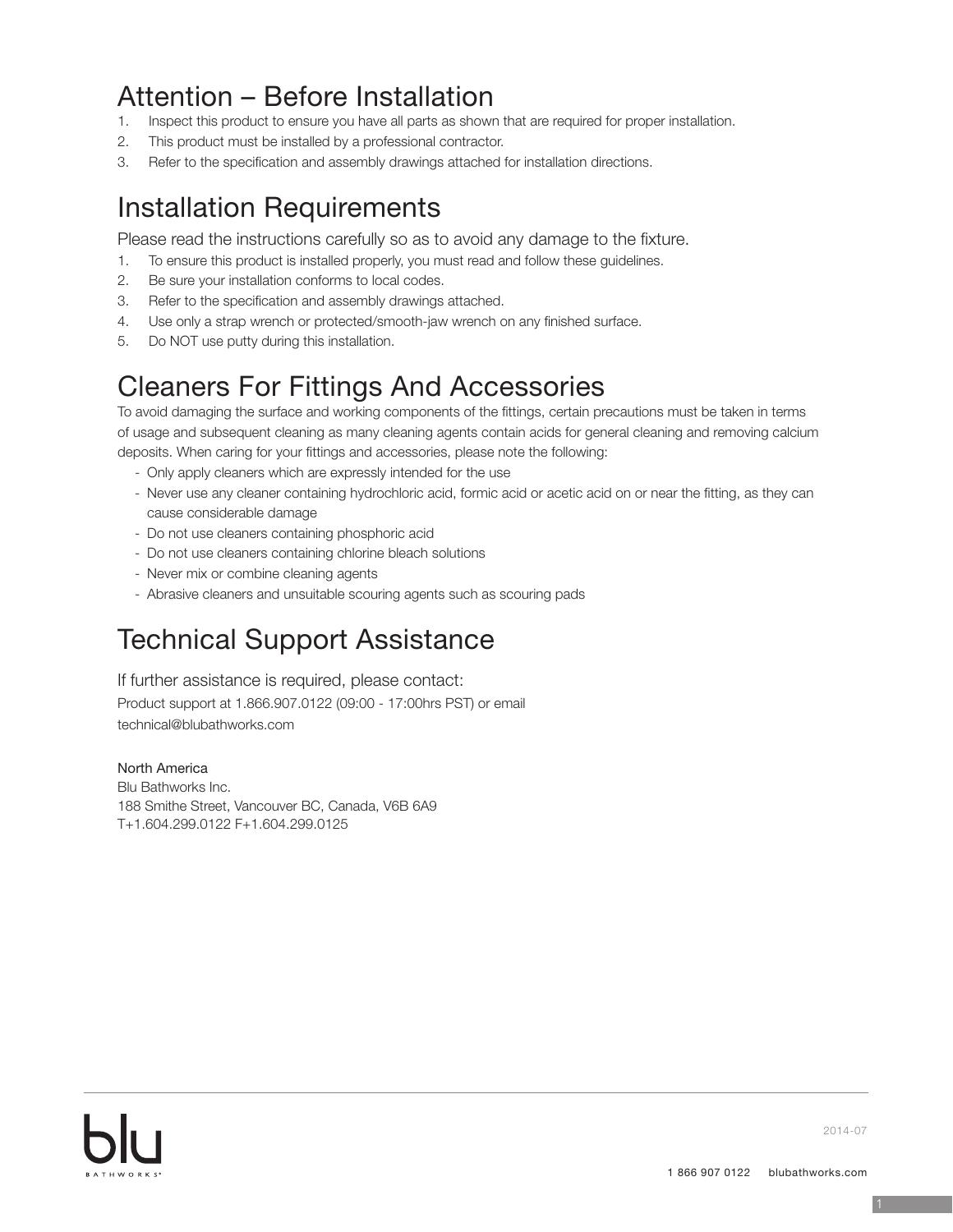### 1 Attaching the in-wall box for controller

Note: The diagrams in this install indicate single wheel for basin installation (PT7001). For dual wheel installation (PT7003/PT7005) duplicate these steps.





In-wall box attached from 'behind' In-wall box attached from 'front'



- Prepare the wall to take the in-wall box. The installation of the in-wall box will depend on each individual situation i.e. if there is access from behind the shower/tub/basin.
- A 14/7" (40mm) diameter hole is required if fitting the box from 'behind' and a 2 2/3" (68mm) diameter hole if fitting from the 'front'.
- Conduits should be used in the walls where necessary to protect the cables and allow maintenance.
- Attach the in-wall box using the screws supplied.
- NOTE: For PT7003 & PT7005, the control wheels can be installed either vertically or horizontally. In case of vertical layout, the in-wall box must be positioned so that the openings at the back are horizontal as shown in Fig.1.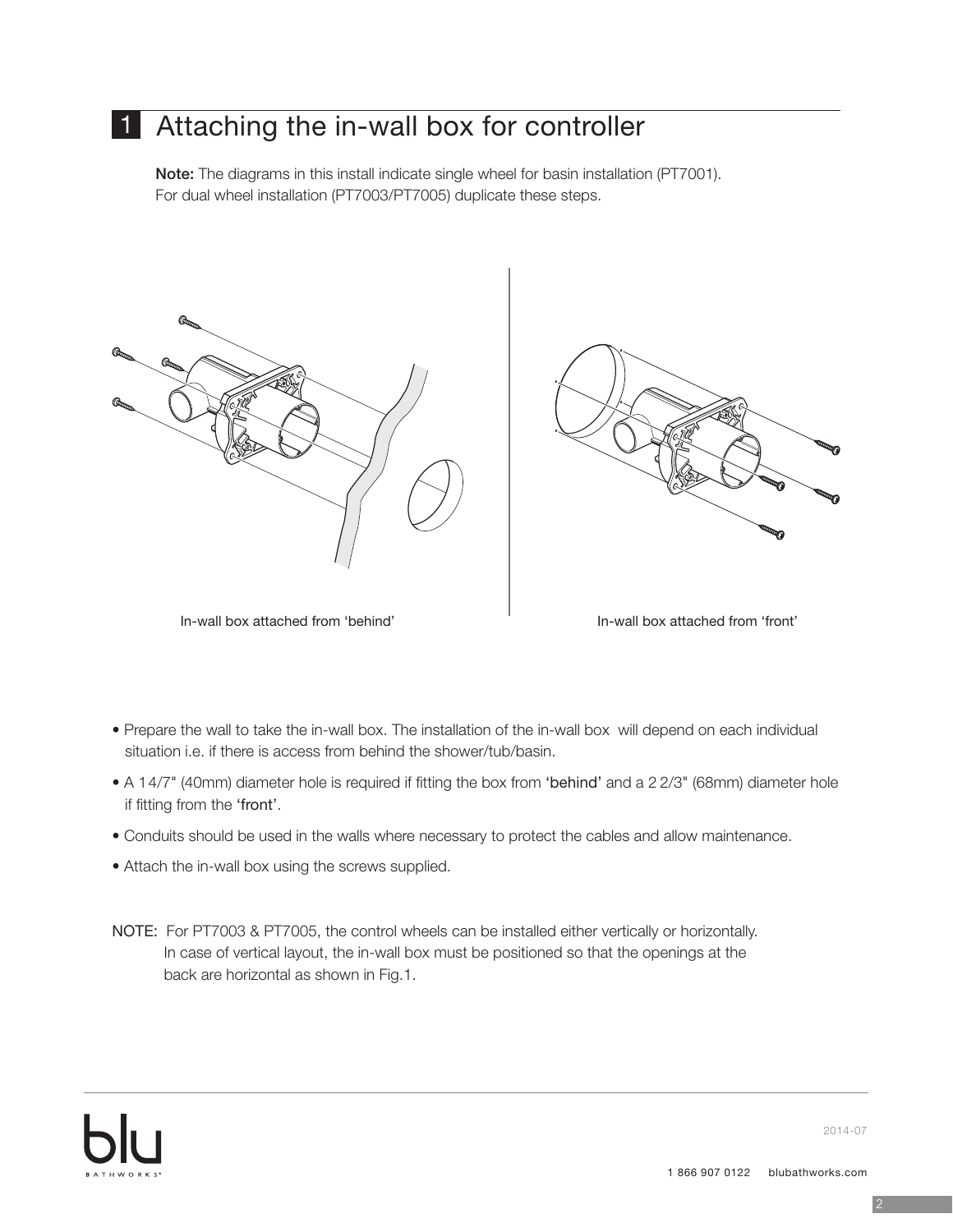### 2 Finish the wall



- Finish the wall by tiling etc. A 1 1/2" (40mm) diameter hole should be drilled in the tile (or alternative wall surface) to finish.
- After installing the in-wall box(es), finished wall thickness may be 1" (25mm) maximum.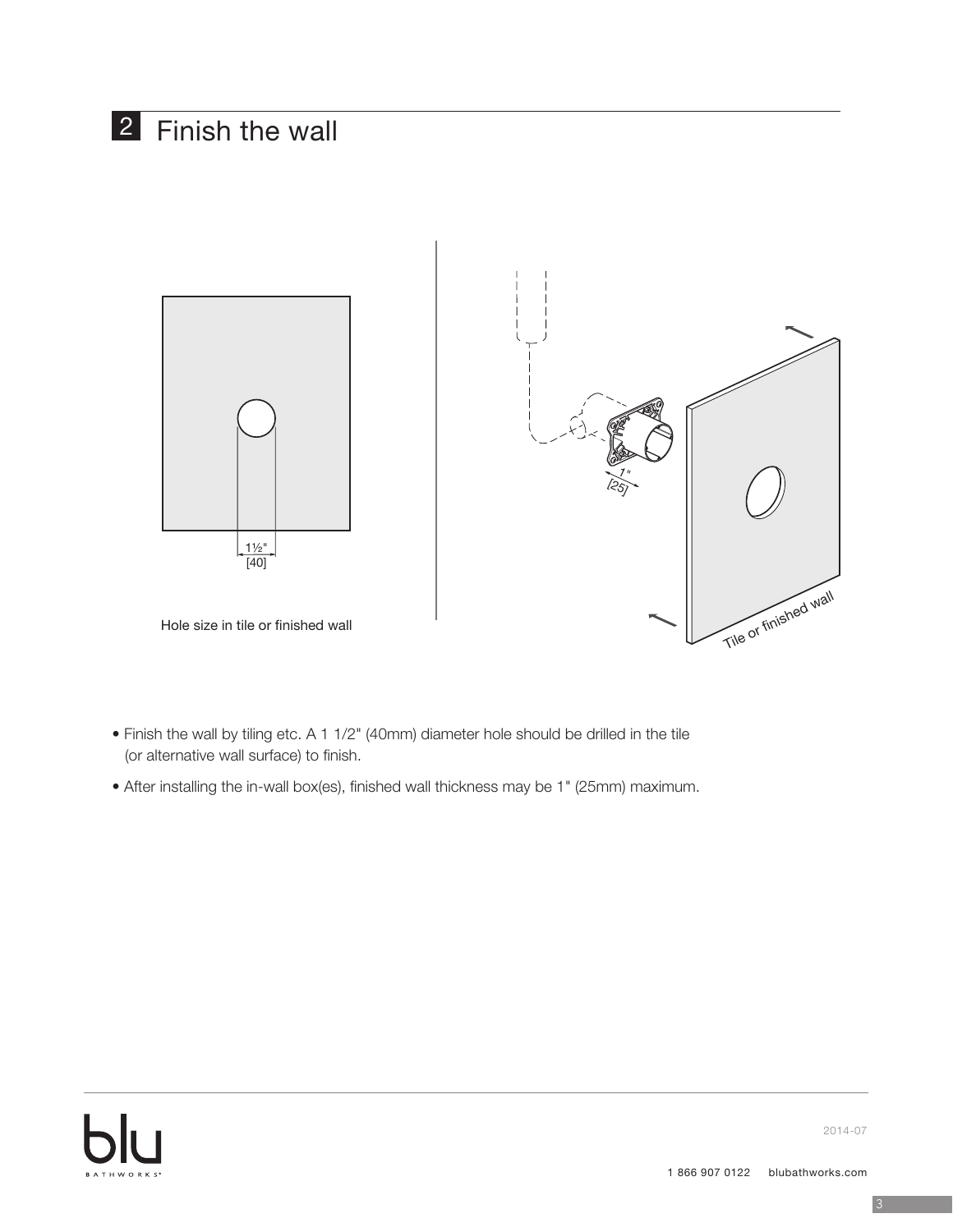

- Draw a line around the bracket collar of the in-wall box flush with the wall.
- Cut down the bracket collar of the in-wall box as marked.

4



- Position the plastic adaptor ring inside the round trim plate/foam gasket and fix through the adaptor ring holes into the bracket collar of the in-wall box using the (4) 15mm screws supplied.
- NOTE: This must be done manually. DO NOT use an electric drill.

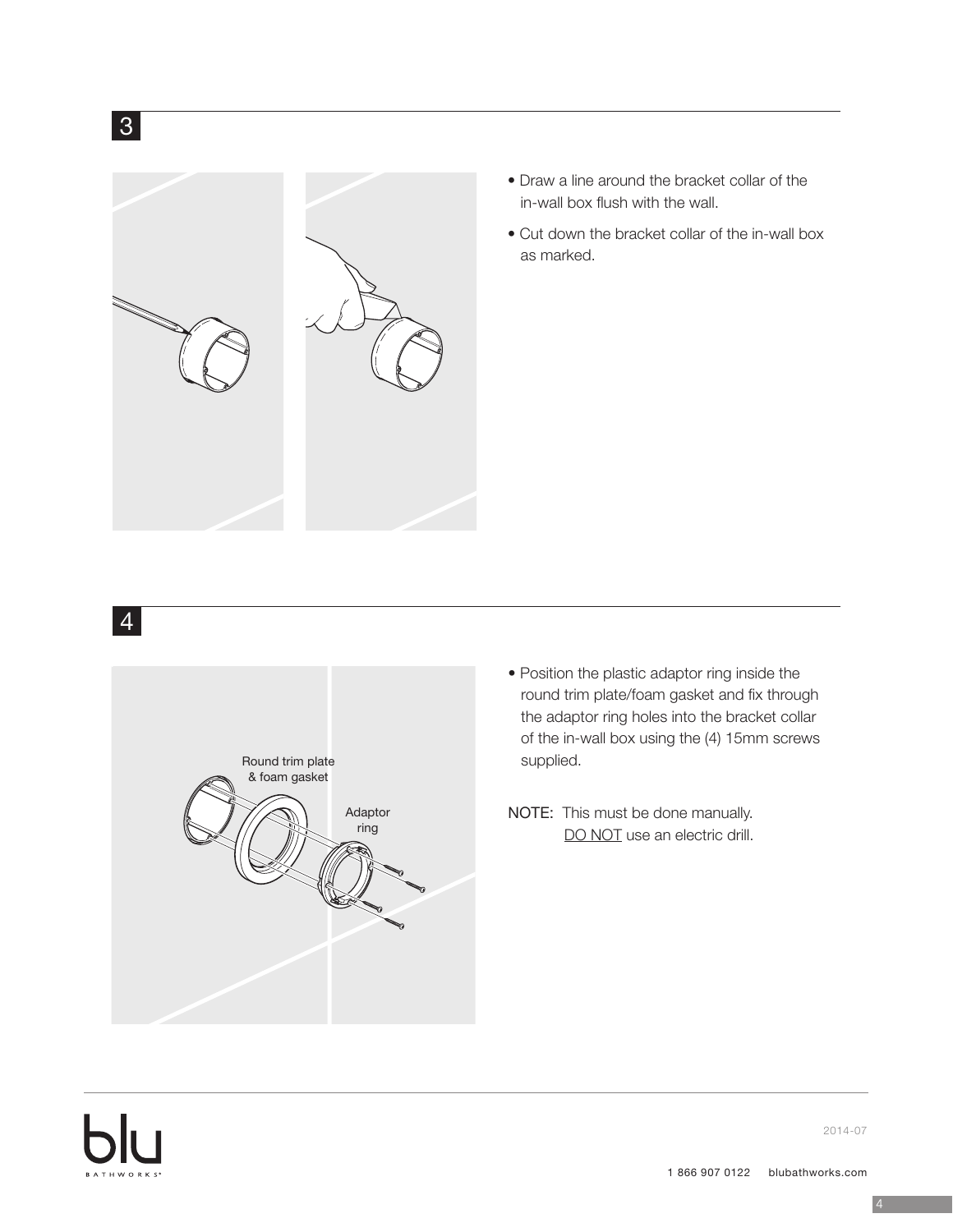





- Position the control wheel into the bracket and turn clockwise to lock in position.
- Push fit the 'single' control wheel onto the controller unit.



• For PT7003 & PT7005 repeat steps 1-6 for the second wheel.

• Connect the data cable(s) control to the relevant control mixer. (see install guide for TEE015, TEE030 or TEE030S)



7

8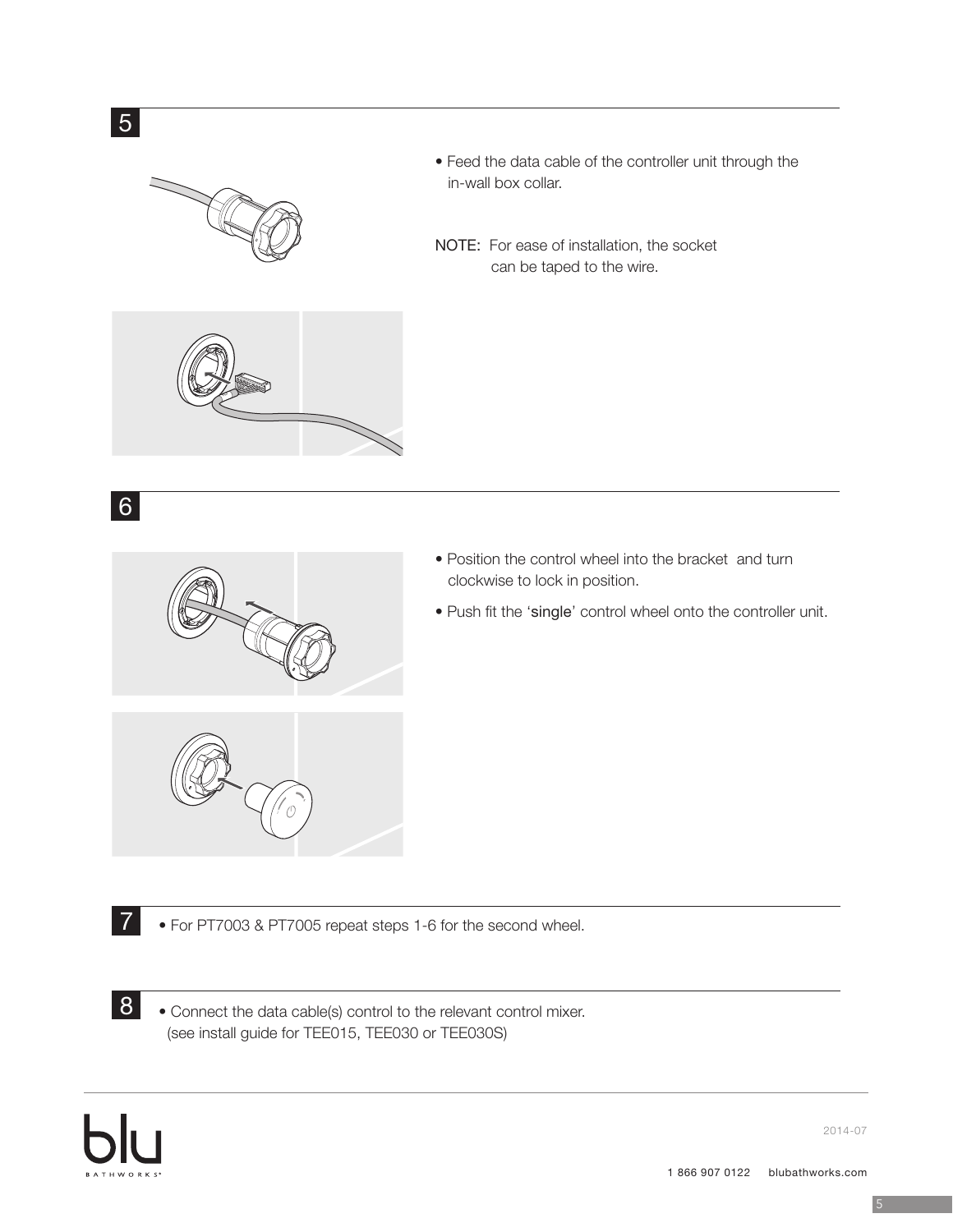

PT7001

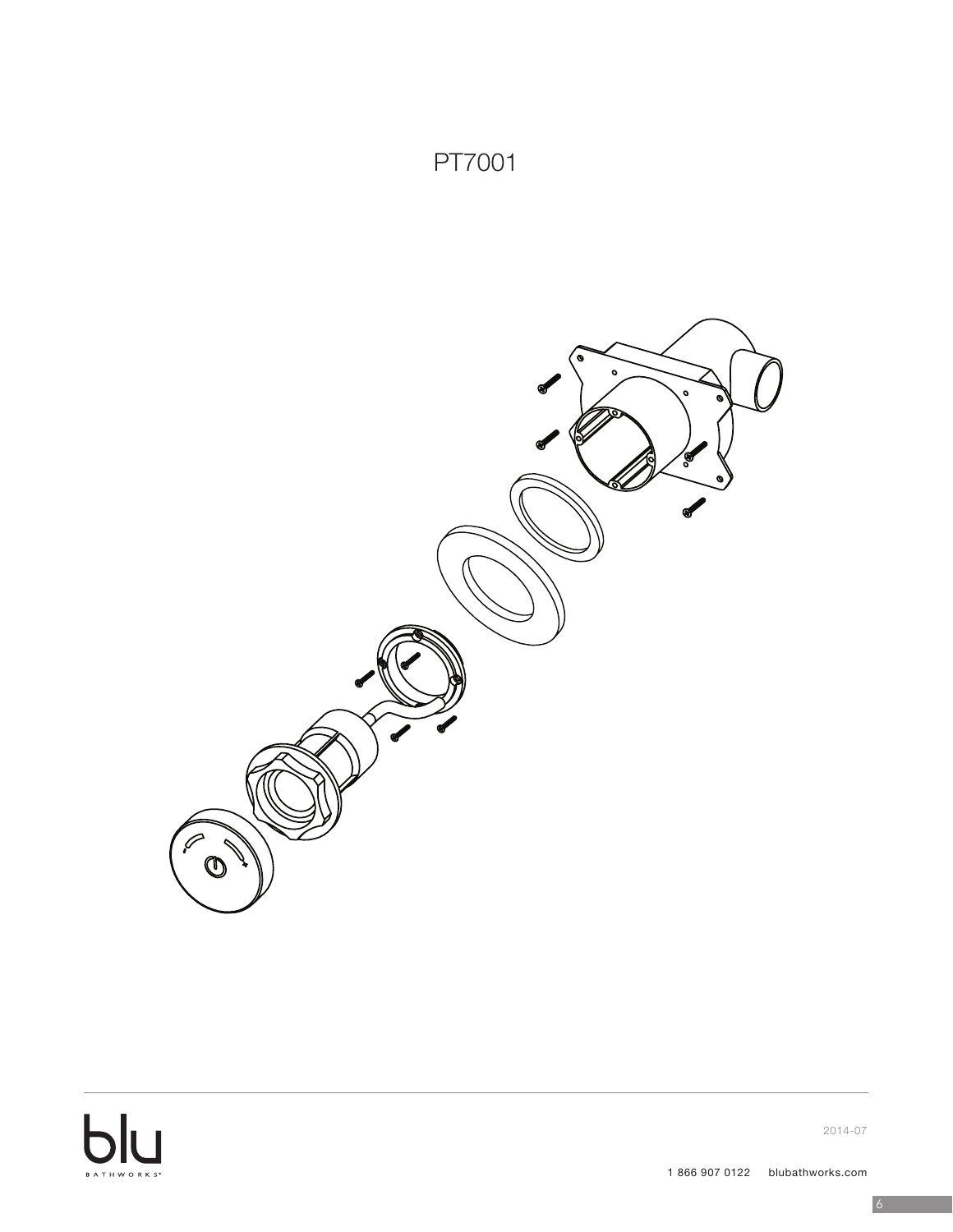### PT7003



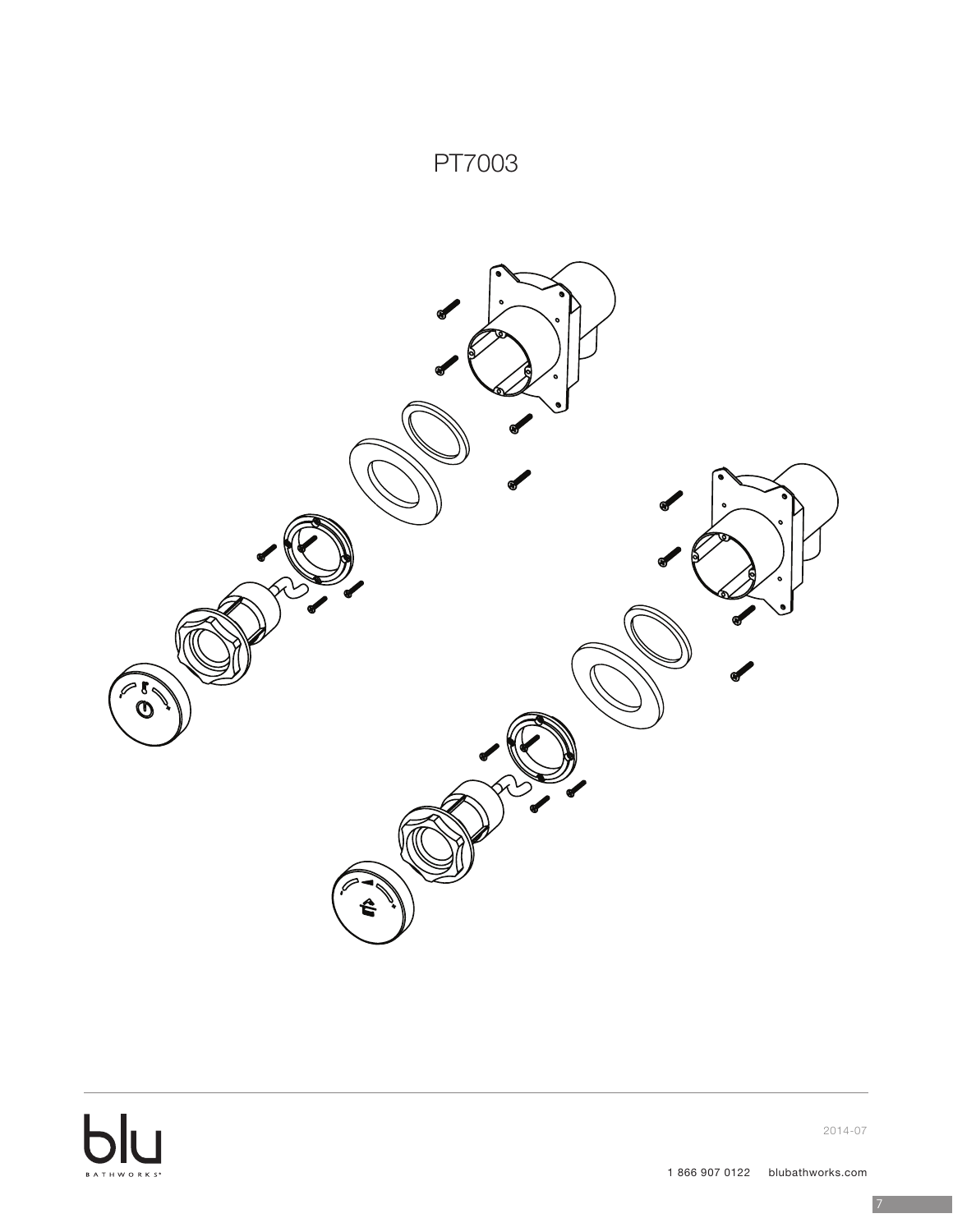### PT7005